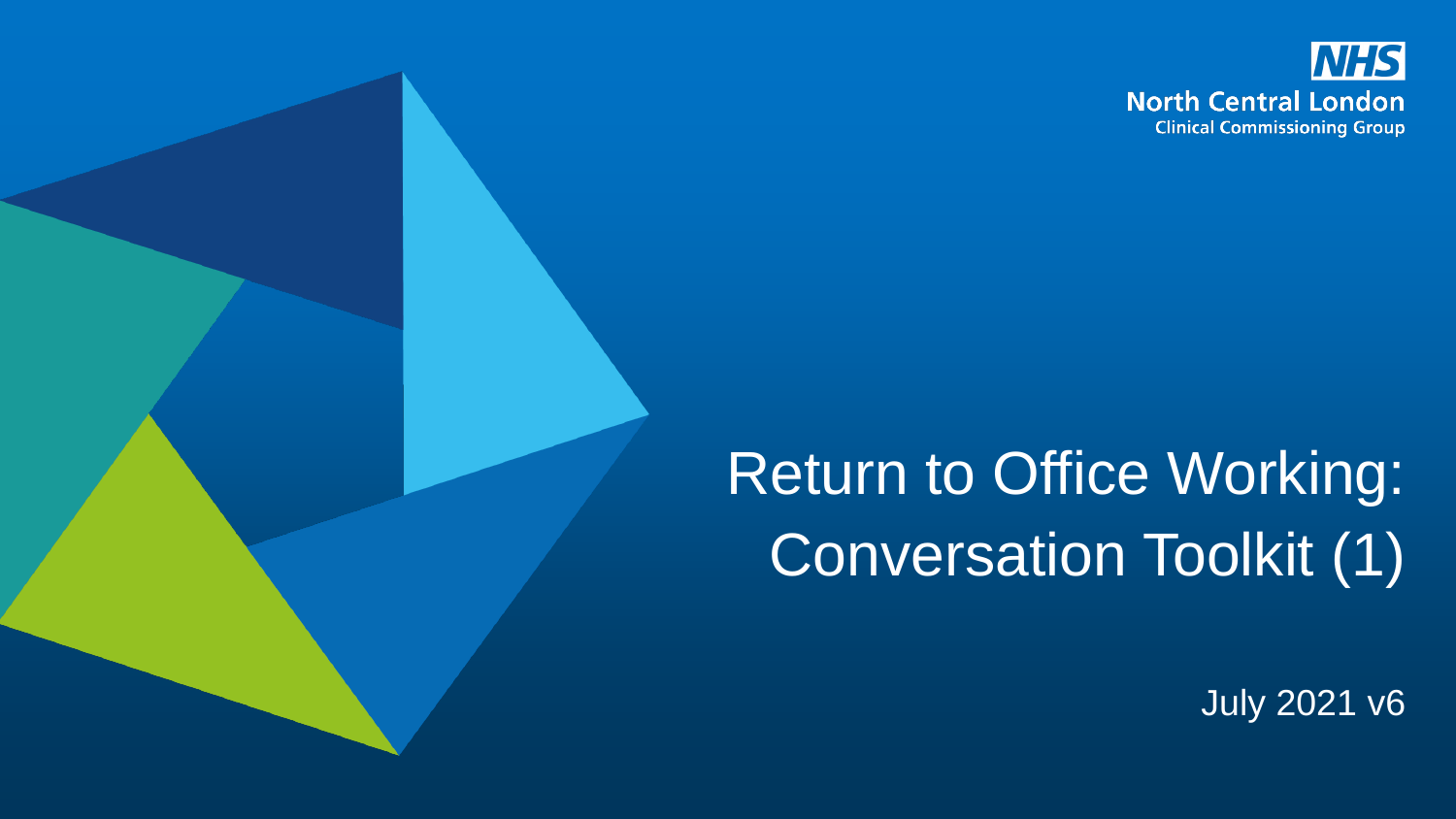# Return to Office Working



This resource pack comes in 3 parts and staff and managers are encouraged to review all three documents prior to having the 'return to office working' discussion :

- 1) Conversation Toolkit
- 2) Conversation Guidance
- 3) Conversation Template

These documents are designed to support managers and staff to have meaningful conversations about return to office working .

These tools will allow everyone the opportunity to discuss their future working arrangements confidentially .

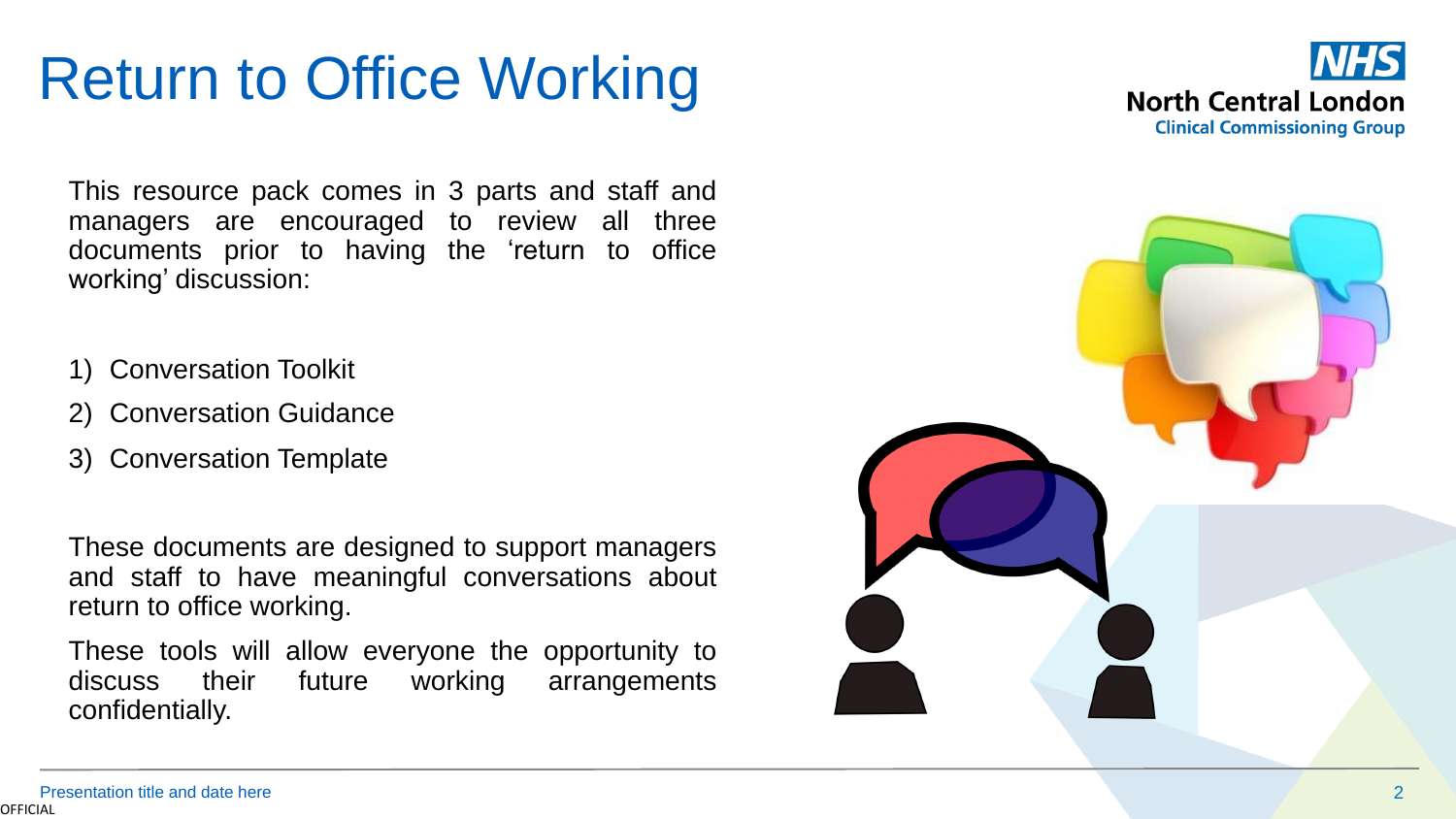### <span id="page-2-0"></span>What this toolkit covers:

#### **Purpose**

This toolkit provides information, advice and support to individuals and line managers when considering the future and best use of our office space.

This toolkit:

- **Enables and supports conversations** between an individual and line manager when considering where and how best an individual can work in the future. **You should record these conversations** in the Return to Office Working Conversation template
- The toolkit supports the return to office working conversation to focus on **four areas for consideration**:
- 1. If you are, or live with someone who is, **clinically vulnerable** or **clinically extremely vulnerable**
- 2. If you have any of the COVID-19 **risk factors**
- 3. If you have **individual considerations** that might impact where and how you work
- 4. If there are **workspace and workstation considerations/adjustments**

These factors should be considered both individually and together.



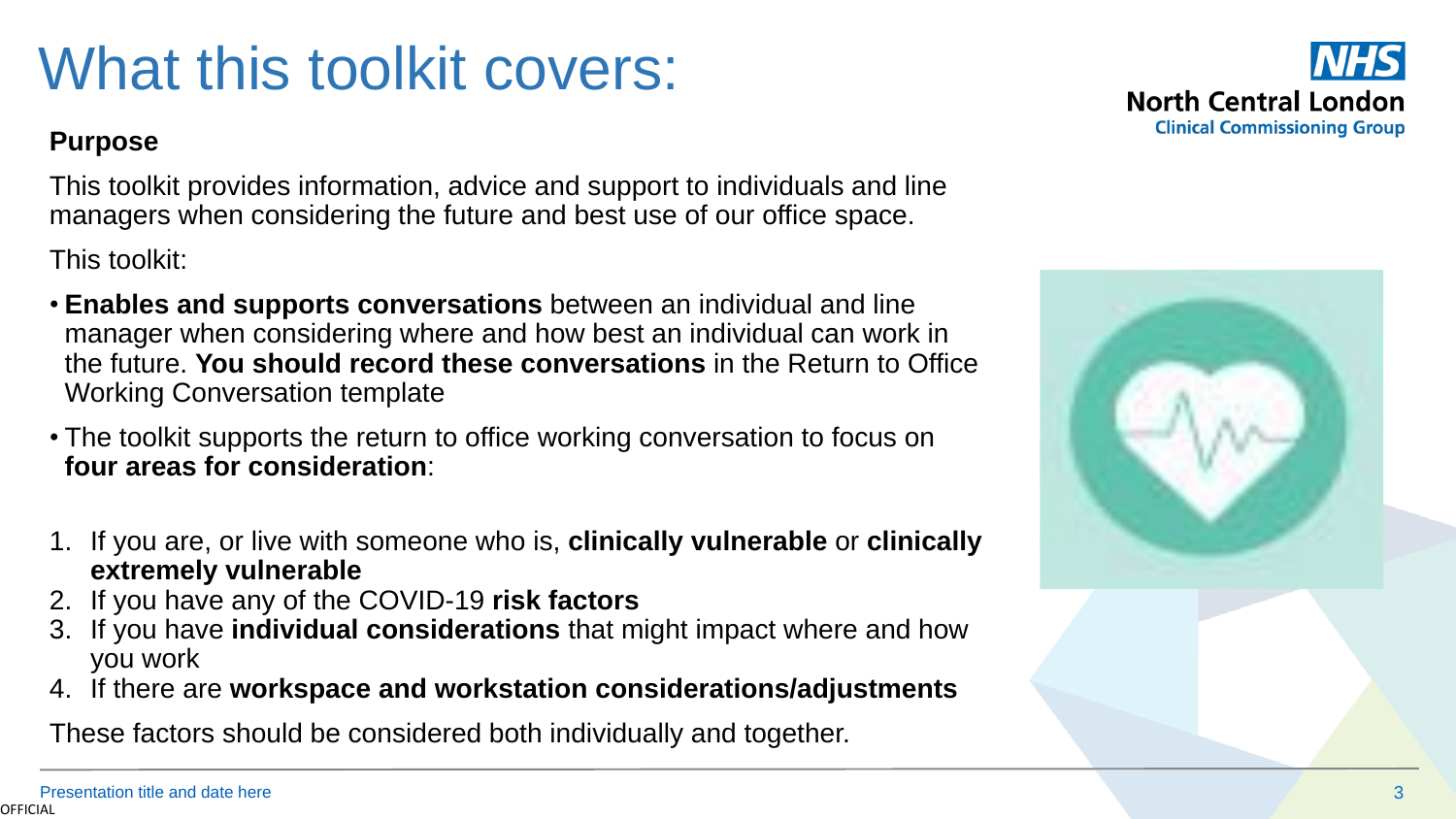### Overview of Considerations

#### **There are a number of considerations that a member of staff and line manager will need to discuss during conversations about returning to office working.**

There are a range of factors and the examples given here are not exhaustive. You should discuss **all factors** during the discussion – these factors shouldn't be seen in isolation. These factors will help inform where and how you work in the future.



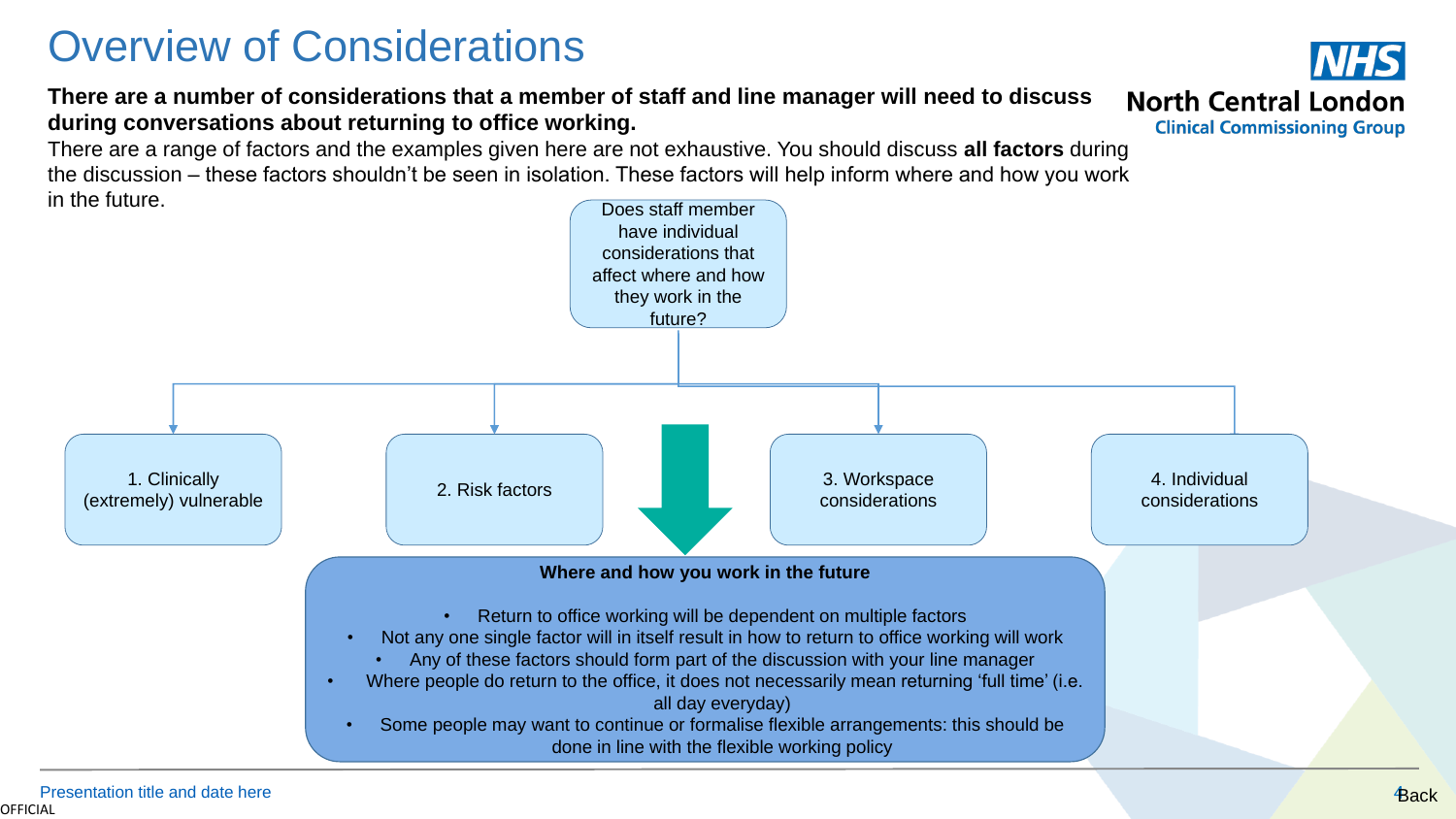



There is evidence from the Government and Public Health England that shows people from some communities and protected backgrounds such as ethnicity, age, gender and specific health conditions are disproportionately affected by COVID-19. The key protected characteristics include:

- **Age** The impact from age increases the older the person is
- **Ethnicity** People from BAME groups are most likely to be diagnosed with COVID-19. Other minority ethnicities have a higher risk of death when compared with White British
- **Gender** Clinically the impact found from research so far relates to males being at greater risk
- **Co-morbidities** There is an increased risk of adverse outcomes in people who have diabetes, hypertensive disease, chronic kidney disease, COPD, dementia or those who are obese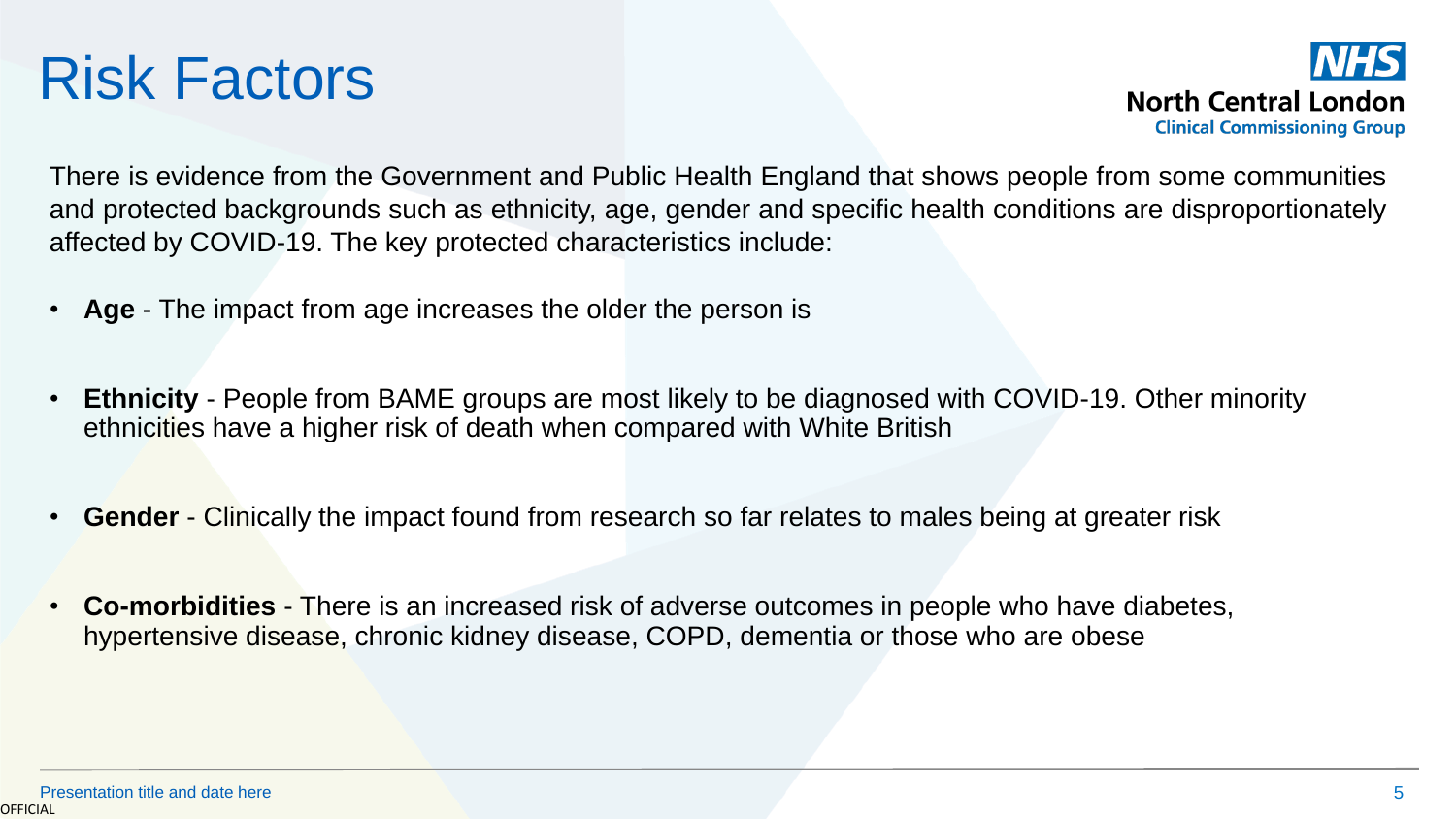### Individual and Workplace Considerations

It's important to discuss all aspects of an individual's return to office working; and consider any factors that may impact their ability to return.

#### **Individual factors and personal circumstances**

- Isolation individual working or lack of genuine interaction with individuals or teams e.g. working and living alone
- Vulnerable at risk (or increased risk) if working for prolonged periods at home
- Personal health working in the office supports your mental health (for example for those who have been living alone)
- Caring responsibilities
- Financial hardship when working from home
- Preferences

#### **Work/workplace factors**

- Systems access (e.g. poor broadband) – OK at home but significantly better in the workspace
- Unconducive work space limited and/or disruptive space at home, cannot be mitigated by equipment etc.

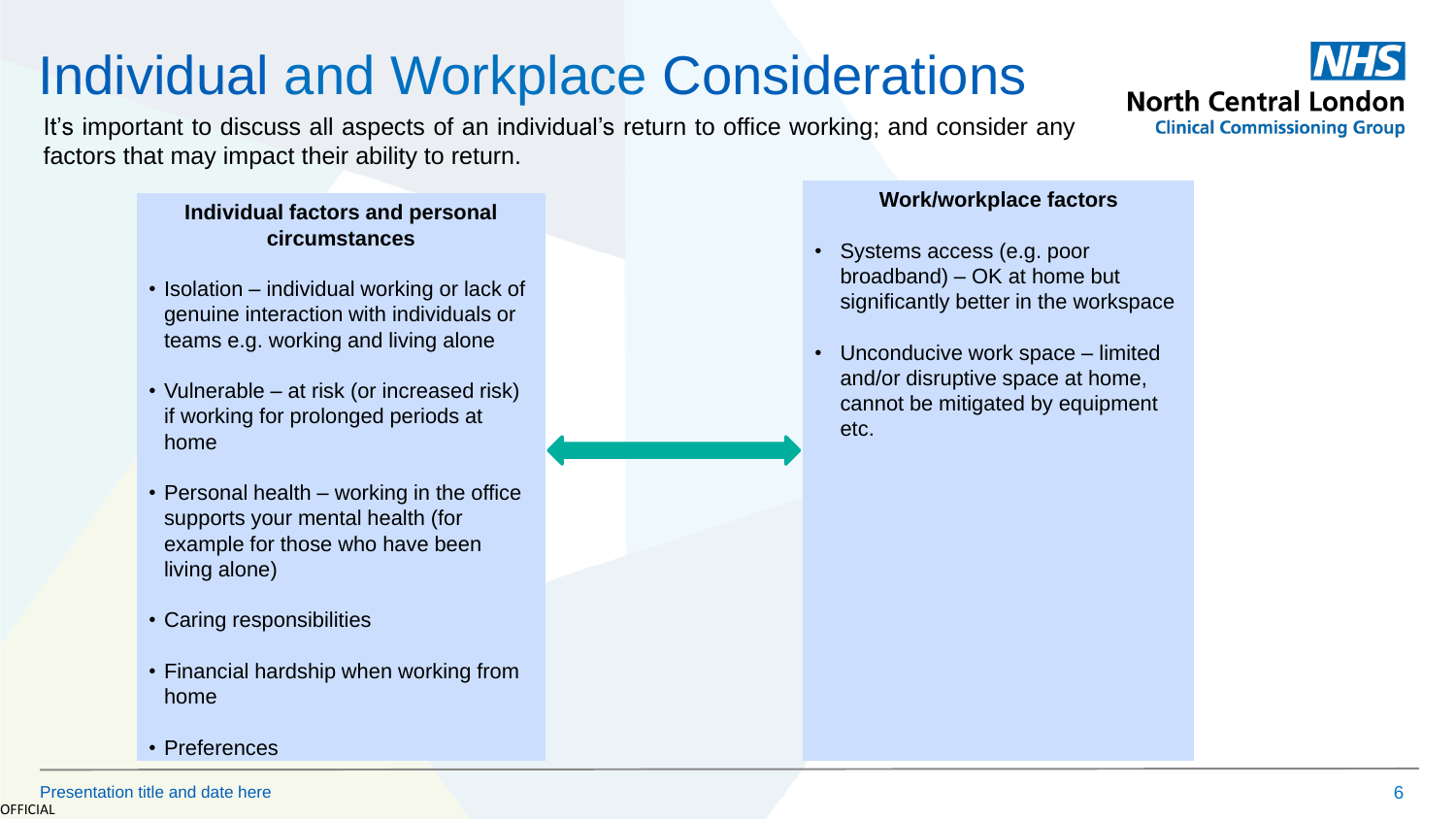# Office Space Considerations



**North Central London** 

**Clinical Commissioning Group** 

Consideration should be given to whether a member of staff requires work space or work station adjustments to facilitate a return to office working.

Please note the requirement to put in place work station adjustments cannot be used to exclude staff from CCG offices as this could be discriminatory. However, there may be a delay for staff (that require adjustments) to return to the office if further advice is required from Occupational Health on workstation or any other reasonable adjustments, or there is a need for equipment to be ordered and delivered to the *office.*

#### **Examples of Adjustments include:**

- **Workplace adjustments -** the CCG will consider workplace adjustments for anyone who experiences a barrier or difficulty at work. Line managers have a responsibility to make sure staff affected by disabilities, long-term medical conditions and mental ill health or are neurodivergent, are treated fairly and have the same opportunities as all other colleagues.
- **Physical/visual impairments -** Impairments that limit a person's capacity to perform physical actions or an impairment that results in sight loss. These may impact how a person can interact with a workspace
- **Hidden disabilities -** A hidden disability is a disability that may not be immediately obvious and would include neurodivergence. Without visible evidence of the hidden disability, it is frequently difficult for others to recognise or acknowledge the challenges faced.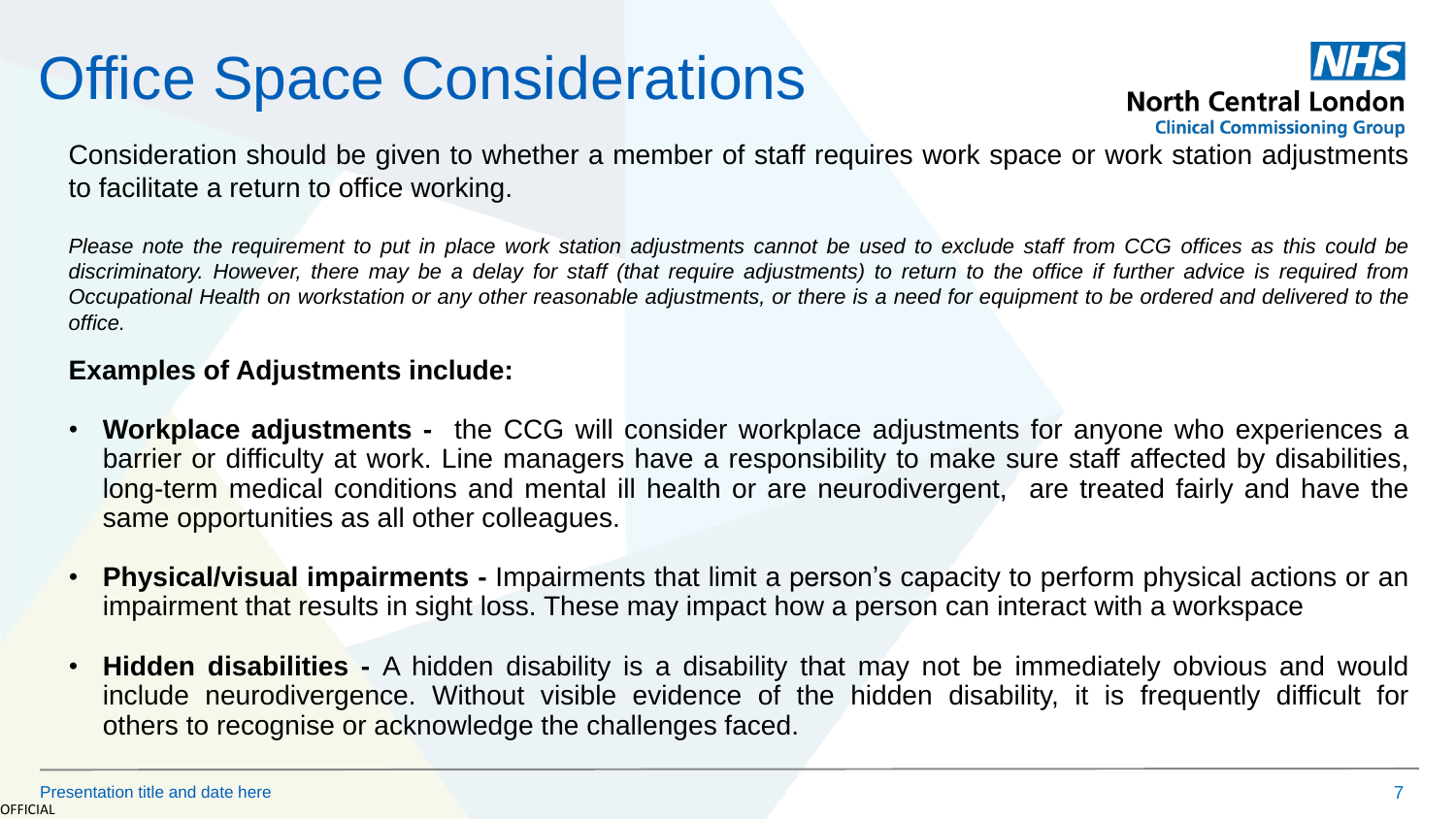### <span id="page-7-0"></span>Mitigating the risk for members of staff who return to office working



#### **Assessing safety of workspace**

- Has the building/site risk assessment been completed and have you discussed with your manager?
- Are you aware of the specific requirements of working at a particular office and how this might impact you?
- Do you require access to a lift or are there any mobility issues to be considered?

#### **Getting to work**

- Stagger start and finish times to reduce the number of people in the office
- Discuss with members of staff personal safety measures for their journey to and from work
- Avoid public transport at peak times
- Walk or cycle to work where possible
- Offer flexibility so that members of staff can work from home for part of the week

#### **In the Office**

- Observe all rules and guidance on social distancing in the workspace in accordance with the 'Return to the Workplace – Working safely during the Covid-19 Pandemic' guide
- The Business Services Team will ensure Personal Emergency Evacuation Plans (PEEPs) are up to date in the context of social distancing and will brief staff via staff briefings, staff bulletins and the 'Return to the Workplace – Working safely during the Covid-19 Pandemic' guide
- Maintain hygiene standards at all time
- Ensure that a Display Screen Equipment (DSE) risk assessment is undertaken via Occupational Health, if required
- Seek Occupational Health advice if reasonable adjustments are required to support the member of staff back to office working
- Review the return to office working on a regular basis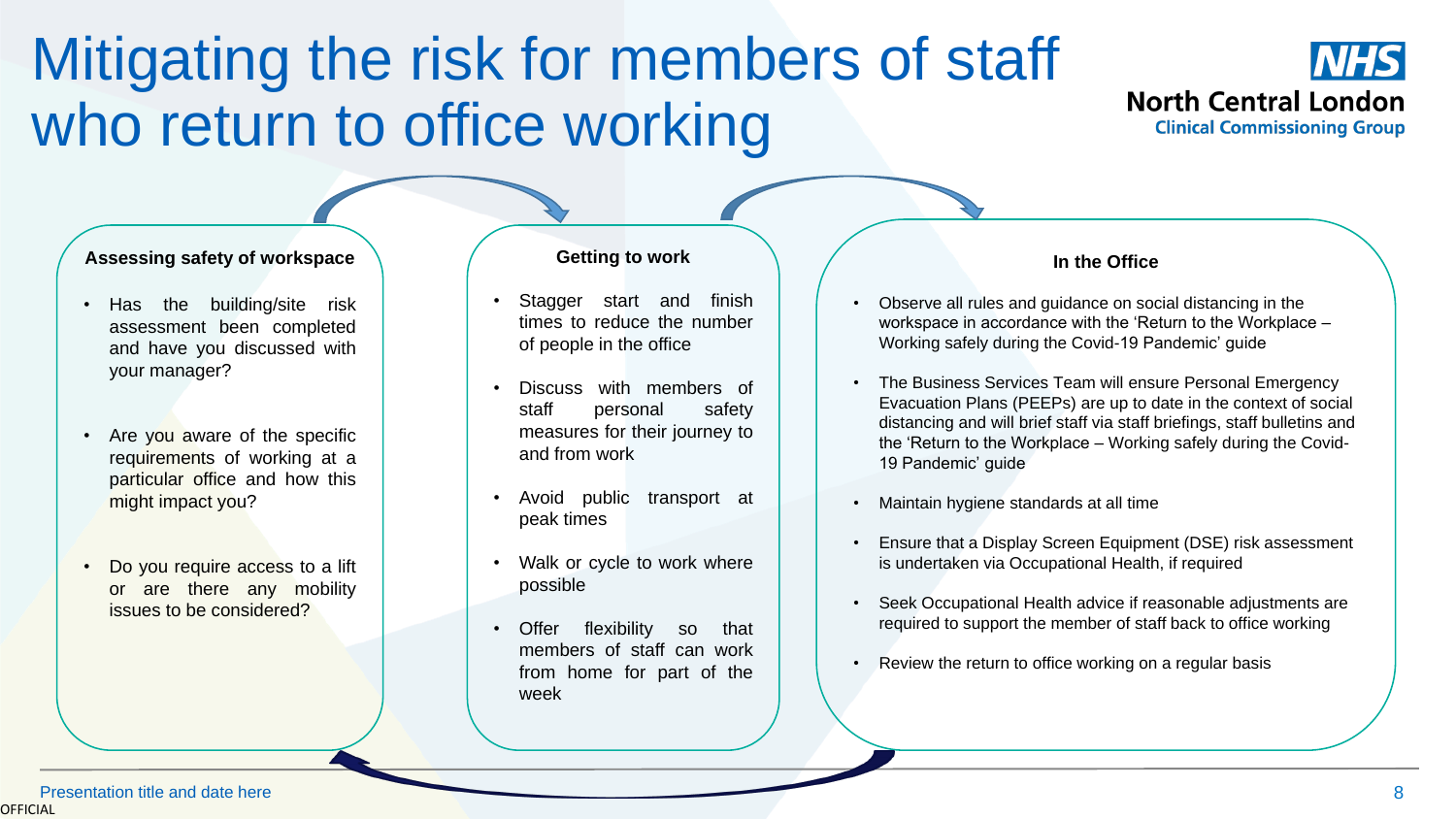# <span id="page-8-0"></span>**Summary**

This toolkit has taken you through the areas that will need to be considered by staff and line managers when having discussions about how and where you work in the future. Both staff and line managers will need to keep a record of this conversation and what was agreed, and keep this under regular review.

Please see below a list of useful documents to complement this toolkit:

- Return to Office Working: Conversation Guidance (2)
- Return to Office Working: Conversation Template (3)
- 'Returning to the Workplace Working safely during the Covid-19 Pandemic' Guidance
- NCL CCG Workplace Risk Assessment Covid-19
- NCL CCG User Guide for NCL Office Sites
- Agile Working Policy